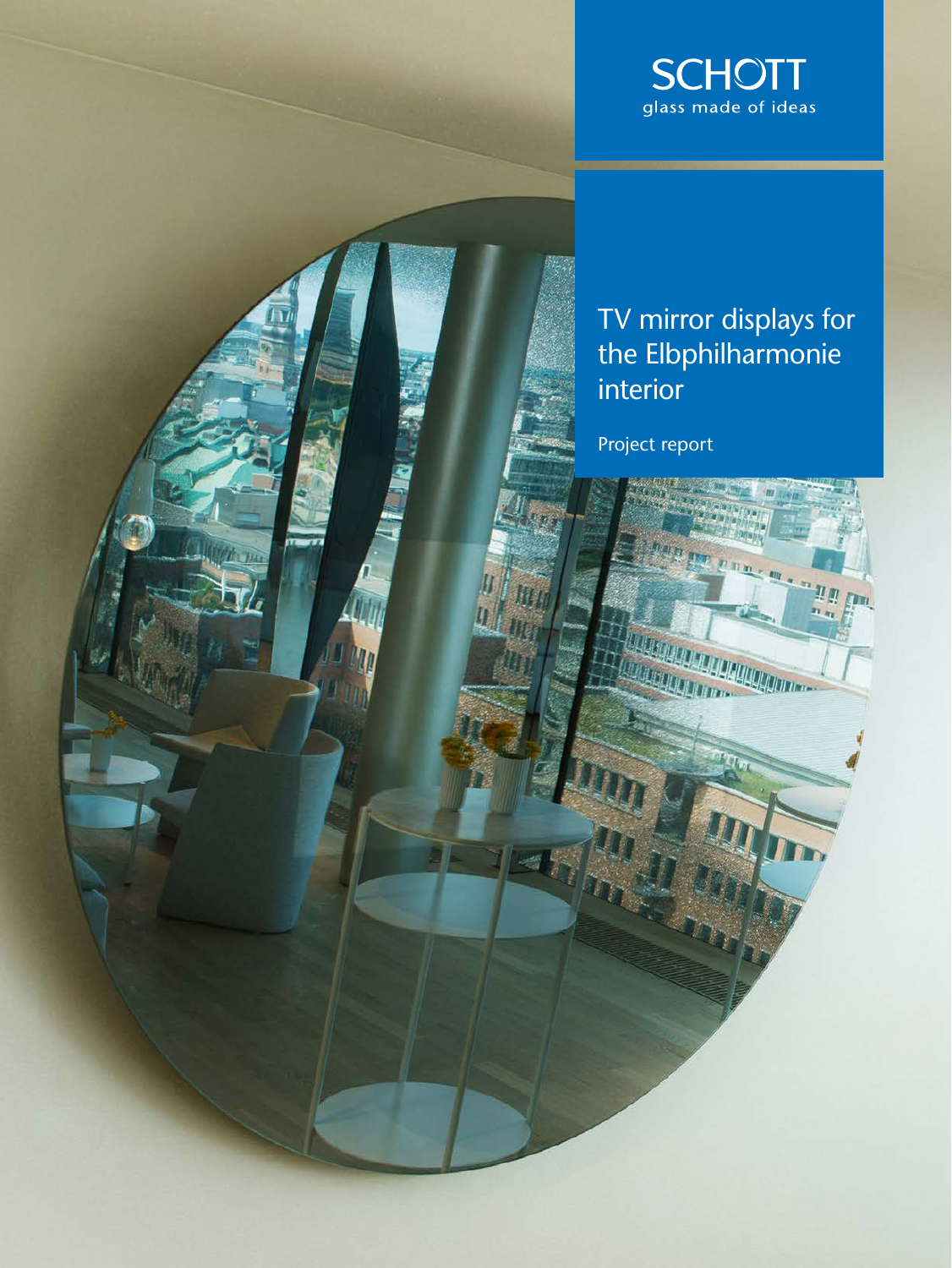# Not just a mirror on the wall in the Elbphilharmonie

In Hamburg's Elbphilharmonie, TV mirror displays with semi-transparent MIRONA® mirrored glass are creating magical moments.

#### **The background**

Rising up from the foundations of quay warehouse built in 1875 at the western tip of Hamburg's "Hafencity" is a new glass building with a daringly shaped roofscape.

The curvaceous glass facade of the Hamburg Elbphilharmonie is like a wave suspended 110 meters above the River Elbe. Glass, as a highly versatile material, has inspired not only the exterior architecture of this fascinating concert hall.

#### **The task**

The Elbphilharmonie, designed by Swiss architects Herzog & de Meuron, is stunningly styled, bursting above the skyline like a firework.

A key task for the interior of this impressive building was to achieve architectural accents that also delight onlookers. A concept was required for stylish TV displays throughout the building to serve both as information displays and as decorative design elements.

## **The solution**

Astonishment is probably the most fitting word to describe how viewers experience this superlative of architectural design.

32 circular TV mirror displays with diameters of 90, 140 or 169 cms have been developed to produce a stunning interior effect. Hanging from various walls throughout the building, the porthole-like objects incline towards visitors and seem to give views into new spaces. The TV mirror displays produce unexpected effects – first as mirrors, then as screens for transmitting information. Such interplay is literally





Circular TV mirror displays made of MIRONA® glass as striking design elements in the Elbphilharmonie's interior: at one moment a mirror (see image opposite), at the next a screen for transmitting information (see image right)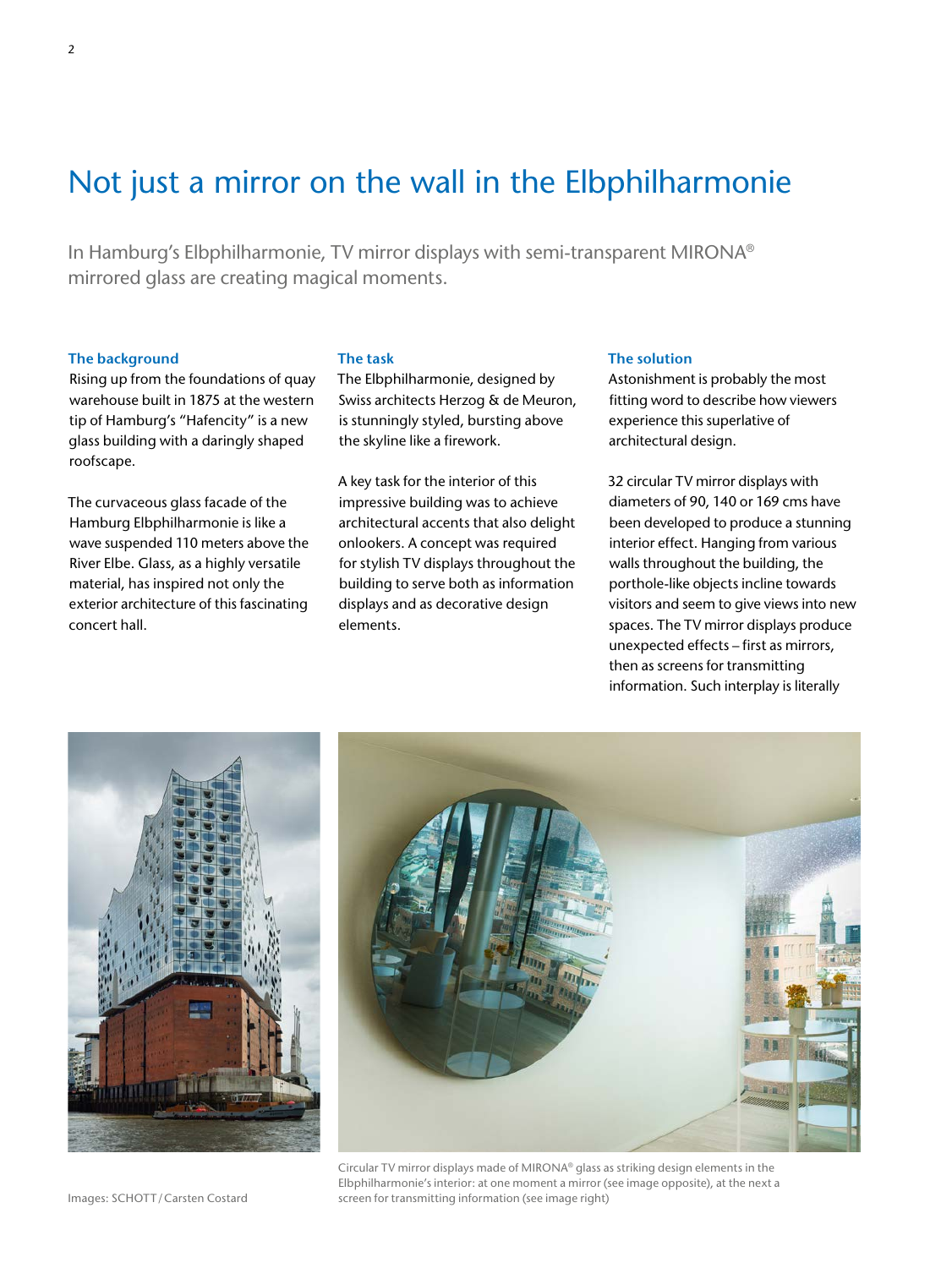

double edged. The basis of the design is the semi-transparent MIRONA® mirror glass from SCHOTT. A passe-partout has been printed on the rear to conceal the profile of a TV display unit.

The dual-coated mineral glass acts like a mirror when the display unit behind the glass is turned off. When on, interference layers allow light rays from images on the display to be transmitted through the glass, which then instantly becomes an information screen for concert goers, e.g. as guidance systems or displaying the schedule of events.

"The interplay between reflection and transmission is enthralling and enables an ingenious use of space and objects", says Moritz Busch, Sales Manager of Processed Glass at SCHOTT and the person responsible for the project.

SCHOTT realized the concept for the Elbphilharmonie in partnership with Cristalux, a specialist for glass applications from Kirchberg, and worked on behalf of the Amptown System Company, Hamburg (ASC).

ASC undertook installation of the media systems and specialist equipment in the Elbphilharmonie. They opted for special 10 mm MIRONA® glass panels for the TV mirror displays. The edges of the tempered safety glass have C-edge grindings. "With the Elbphilharmonie, we have been able to gain a prestigious project for concealed TV applications. In future, we would like to work more intensively in markets where we can apply MIRONA®", added Busch.

The aha effect when switching between mirrored and translucent glass makes MIRONA® an option for many technical applications ranging from information displays and furniture installations through to decorative partitioning walls. SCHOTT offers five different product variants in various sizes and thicknesses.

## **THE MATERIAL**

- MIRONA® | 10 mm thick with C-edge grinding
- 32 circular TV mirror displays, 90, 140 or 169 cm Ø